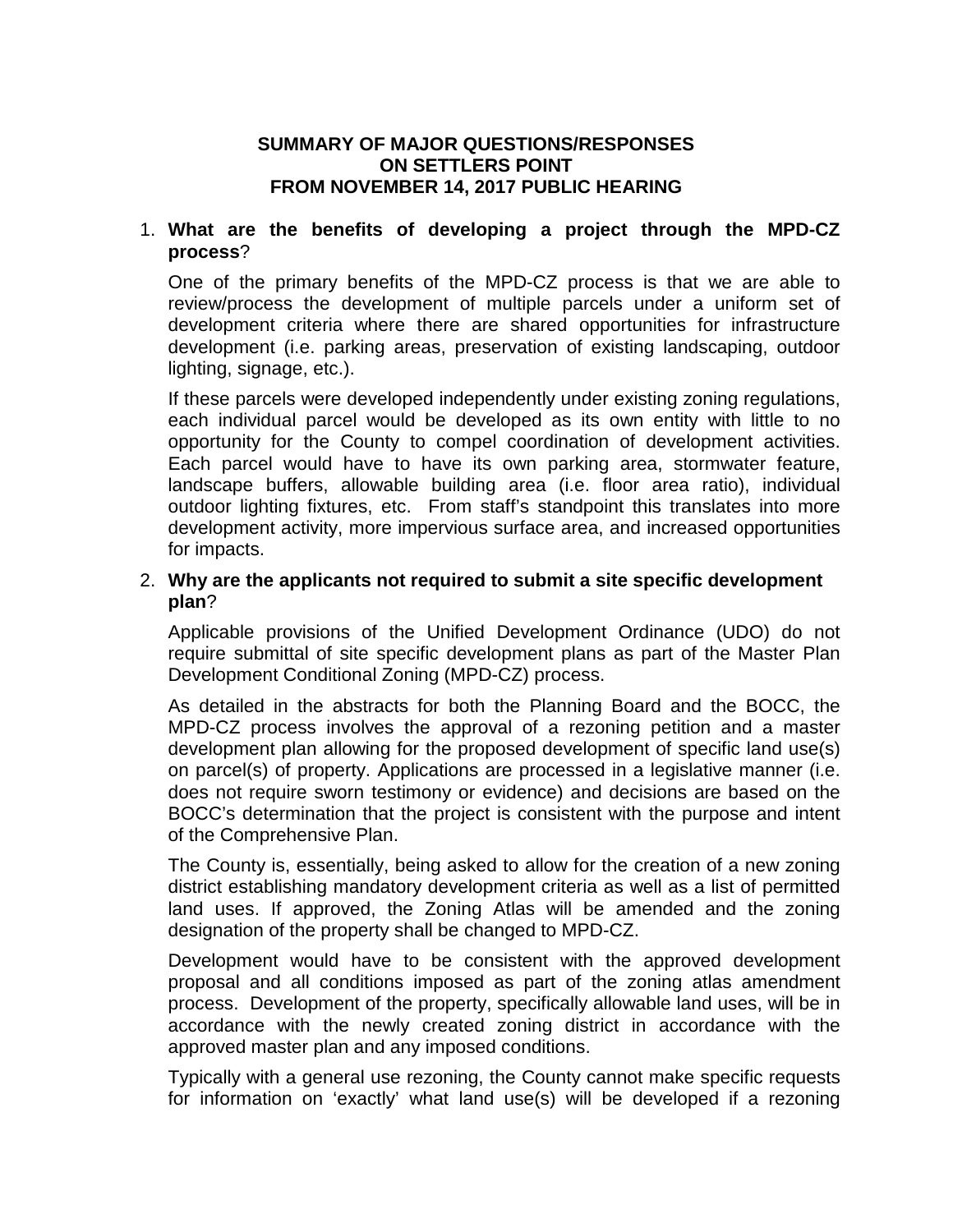petition is approved or impose conditions on development. If the rezoning petition is approved, the property can be developed for any land use permitted within the applicable district consistent with the standards/permit processes embodied within the UDO.

Through the MPD-CZ process, however, the County does have the opportunity to impose conditions on development activities to address potential impacts. Per Section 2.9.2 (F) (3) of the UDO, mutually agreed upon conditions can be imposed as part this process if they address:

- 1. The compatibility of the proposed development with surrounding property,
- 2. Proposed support facilities (i.e. roadways and access points, parking, pedestrian and vehicular circulation systems, screening and buffer areas, etc.) and/or
- 3. All other matters the County may find appropriate or the petitioner may propose.

Development of the various parcel(s) shall only be permitted through the review and approval of site plan application(s) in accordance within Section 2.5 of the UDO. This is so staff can verify all imposed conditions are adhered to and allow for final peer review by members of the Development Advisory Committee (DAC) as detailed within Section 1.9 of the UDO.

## 3. **What can the applicant do under current zoning regulations**?

As indicated during both the October 4, 2017 Planning Board and November 14, 2017 public hearing the properties associated with this rezoning are currently zoned to allow for non-residential land uses.

Specifically the parcels in District(s) 1 and 2 as proposed within the Settlers Point Master Plan Development Conditional Zoning (MPD-CZ) application are:

a. Economic Development Hillsborough Limited Office (EDH-2), the purpose of which is defined within Section 3.7 of the UDO as:

*'… to provide locations for low intensity office uses and supporting services in the designated Hillsborough Economic Development District. The district may contain limited commercial uses within employment centers or where vehicular access is provided internally to the development'*.

*b.* Economic Development Hillsborough Office/Retail (EDH-4), the purpose of which is defined within Section 3.7 of the UDO as:

' … *to provide locations for high intensity office uses and supporting retail and service uses in the designated Hillsborough Economic Development District. The district is intended to be located on large areas as part of a cohesive development plan and may contain commercial uses within employment centers'.*

c. Economic Development Hillsborough Research and Manufacturing (EDH-5) the purpose of which is defined within Section 3.7 of the UDO as: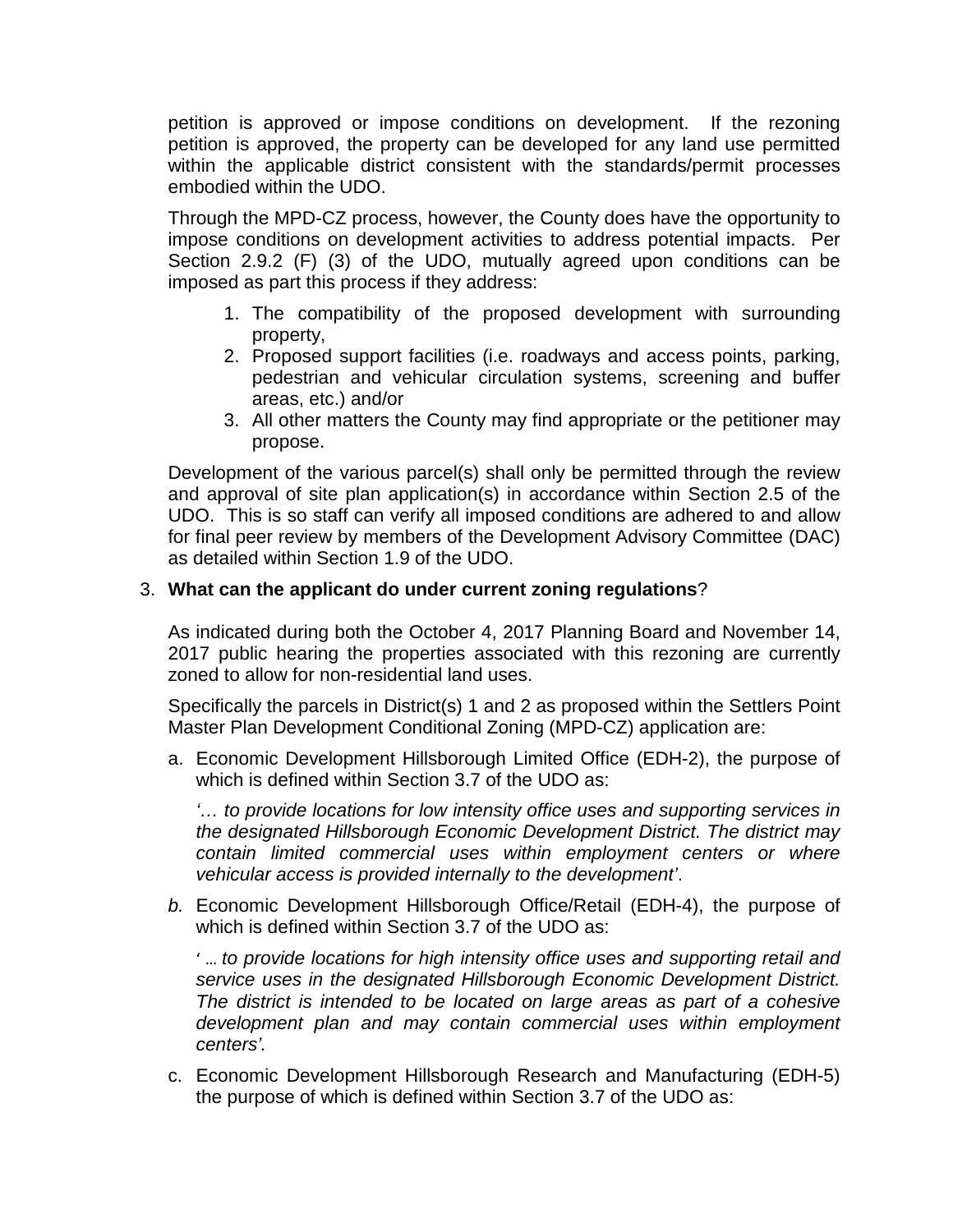' *… to provide locations for a wide range of research, assembling, fabricating and light manufacturing activities, and such ancillary industrial activities as warehousing and distribution in the designated Hillsborough Economic Development District. Some commercial services are also permitted if they are part of a cohesive development plan that is predominantly comprised of permitted non-residential uses and provided all access is provided internally. The district is established to provide locations for research and industrial development which have little or no impact on adjoining properties*'.

Existing allowable land uses within these districts, as detailed in Section 5.2.2 *Table of Permitted Uses – Economic Development Districts* include: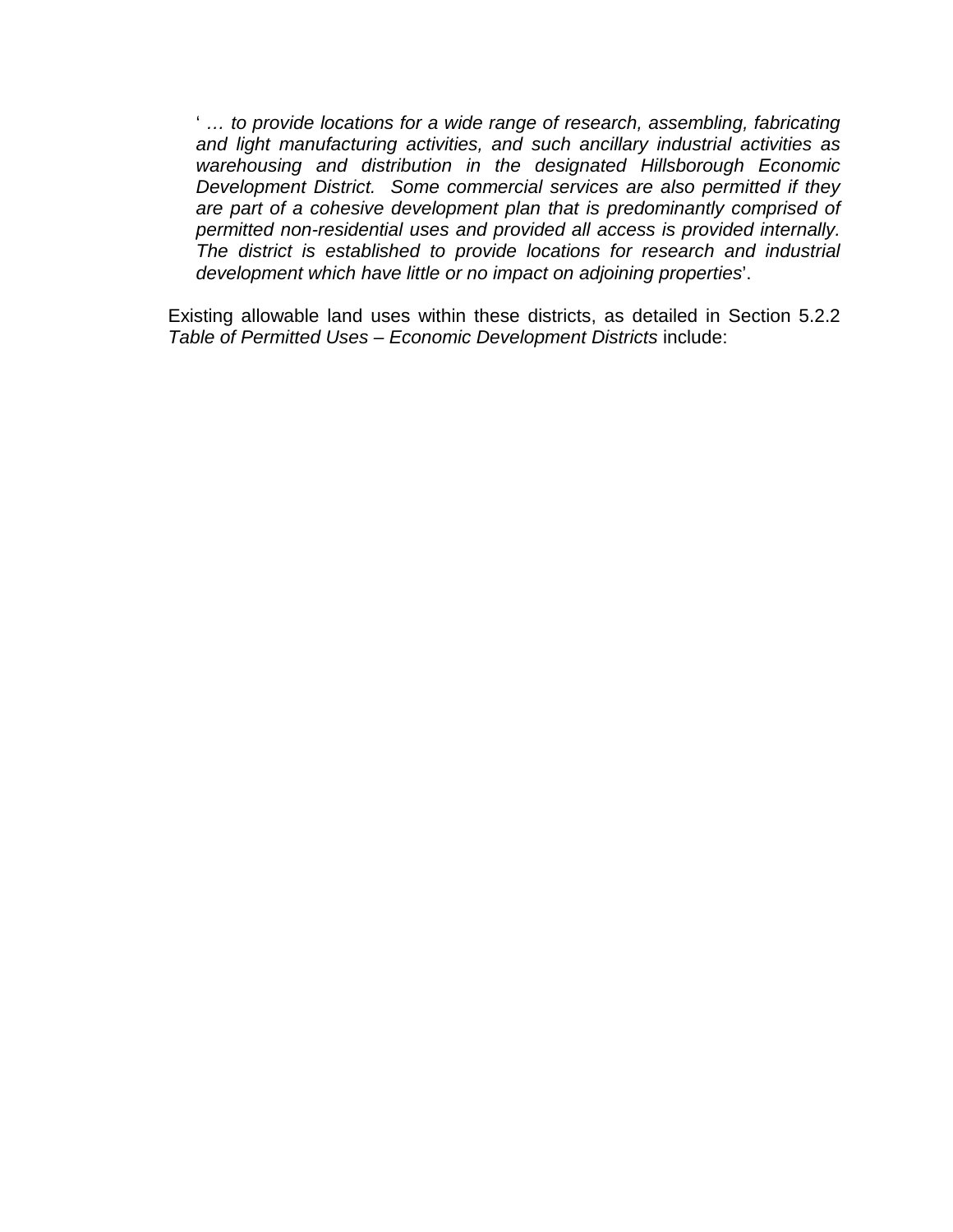| <b>District</b> | Uses Permitted By Right <sup>1</sup>                                                                                                                                                                                                     | <b>Uses Permitted with</b><br><b>Class B Special Use</b><br>Permit <sup>2</sup> | <b>Uses Permitted with</b><br><b>Class A Special Use</b><br>Permit <sup>3</sup> |
|-----------------|------------------------------------------------------------------------------------------------------------------------------------------------------------------------------------------------------------------------------------------|---------------------------------------------------------------------------------|---------------------------------------------------------------------------------|
| EDH-2           | • Finance and Insurance (i.e. banks/credit<br>unions, security/commodity<br>brokers/exchanges, insurance,<br>investment services, mortgage brokers,<br>$etc.$ )                                                                          | None                                                                            | None                                                                            |
|                 | • Government offices,                                                                                                                                                                                                                    |                                                                                 |                                                                                 |
|                 | • Government protective services (i.e.<br>police, fire, etc.),                                                                                                                                                                           |                                                                                 |                                                                                 |
|                 | • Parks,                                                                                                                                                                                                                                 |                                                                                 |                                                                                 |
|                 | • Accommodation and Food Service (i.e.<br>hotel/motel, boarding houses, special<br>food services - catering -, restaurant,<br>$etc.$ )                                                                                                   |                                                                                 |                                                                                 |
|                 | • Administrative and Support Services<br>(i.e. general management, personnel<br>administration, clerical activities,<br>cleaning activities, travel agents,<br>packaging and labeling services, etc.)                                    |                                                                                 |                                                                                 |
|                 | • Health Care/Social Assistance (i.e.<br>physician/health care practitioners,<br>dentist, mental health, outpatient care,<br>medical/diagnostic labs, hospitals,<br>nursing homes, retirement communities,<br>child daycare, etc.)       |                                                                                 |                                                                                 |
|                 | • Indoor theater,                                                                                                                                                                                                                        |                                                                                 |                                                                                 |
|                 | • Management of Companies/Enterprises                                                                                                                                                                                                    |                                                                                 |                                                                                 |
|                 | • Professional/Scientific/Technical<br>Services (i.e. lawyer, accounting/book<br>keeping, architect/engineer, design<br>services, computer system design,<br>scientific research and development,<br>advertising/public relations, etc.) |                                                                                 |                                                                                 |

<span id="page-3-0"></span> $1$  Reviewed and approved by planning staff with no board involvement (i.e. Board of Adjustment, Planning Board, BOCC).

<span id="page-3-1"></span><sup>&</sup>lt;sup>2</sup> Reviewed and acted upon by the Board of Adjustment with no other board involvement (i.e. Planning Board or BOCC)<br><sup>3</sup> Recommendation made by Planning Board with final action taken by BOCC.

<span id="page-3-2"></span>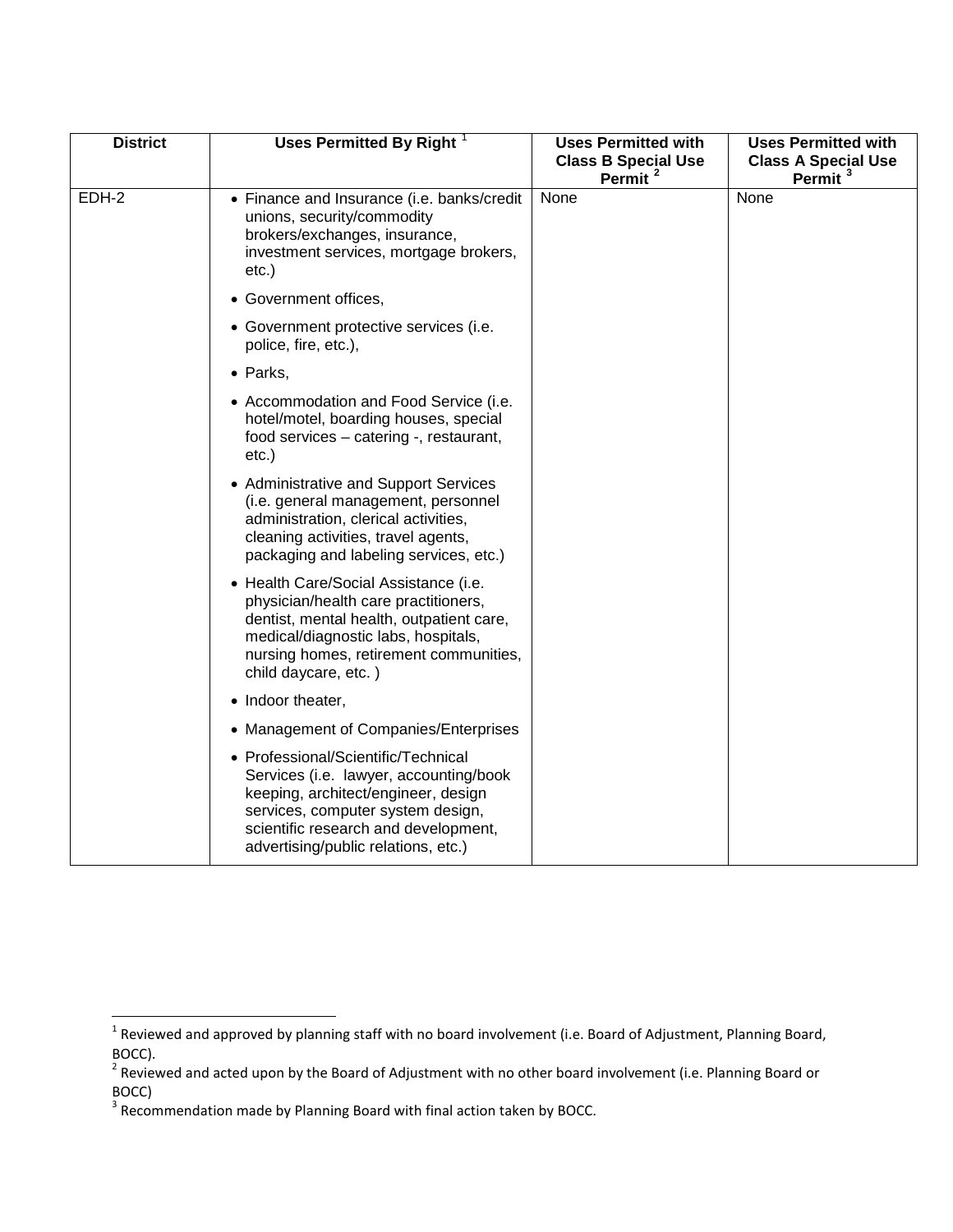| <b>District</b> | <b>Uses Permitted By Right</b>                                                                                                                                                                                                                             | <b>Uses Permitted with</b><br><b>Class B Special Use</b><br><b>Permit</b> | <b>Uses Permitted with</b><br><b>Class A Special Use</b><br><b>Permit</b> |
|-----------------|------------------------------------------------------------------------------------------------------------------------------------------------------------------------------------------------------------------------------------------------------------|---------------------------------------------------------------------------|---------------------------------------------------------------------------|
| EDH-4           | • Finance and Insurance (i.e. banks/credit<br>unions, security/commodity<br>brokers/exchanges, insurance,<br>investment services, mortgage brokers,<br>$etc.$ )                                                                                            | None                                                                      | None                                                                      |
|                 | • Government offices,                                                                                                                                                                                                                                      |                                                                           |                                                                           |
|                 | • Government protective services (i.e.<br>police, fire, etc.)                                                                                                                                                                                              |                                                                           |                                                                           |
|                 | • Parks                                                                                                                                                                                                                                                    |                                                                           |                                                                           |
|                 | • Information (i.e. publishing Industries,<br>motion picture and sound recording<br>industries, software publishers, radio<br>and tv broadcasting, data<br>processing/hosting, libraries, internet<br>publishing/broadcasting/web search<br>portals, etc.) |                                                                           |                                                                           |
|                 | • Accommodation and Food Service (i.e.<br>hotel/motel, boarding houses, special<br>food services - catering -, restaurant,<br>$etc.$ )                                                                                                                     |                                                                           |                                                                           |
|                 | • Administrative and Support Services<br>(i.e. general management, personnel<br>administration, clerical activities,<br>cleaning activities, travel agents,<br>packaging and labeling services, etc.)                                                      |                                                                           |                                                                           |
|                 | • Health Care/Social Assistance (i.e.<br>physician/health care practitioners,<br>dentist, mental health, outpatient care,<br>medical/diagnostic labs, hospitals,<br>nursing homes, retirement communities,<br>child daycare, etc.)                         |                                                                           |                                                                           |
|                 | • Management of Companies/Enterprises                                                                                                                                                                                                                      |                                                                           |                                                                           |
|                 | • Professional/Scientific/Technical<br>Services (i.e. lawyer, accounting/book<br>keeping, architect/engineer, design<br>services, computer system design,<br>scientific research and development,<br>advertising/public relations, etc.)                   |                                                                           |                                                                           |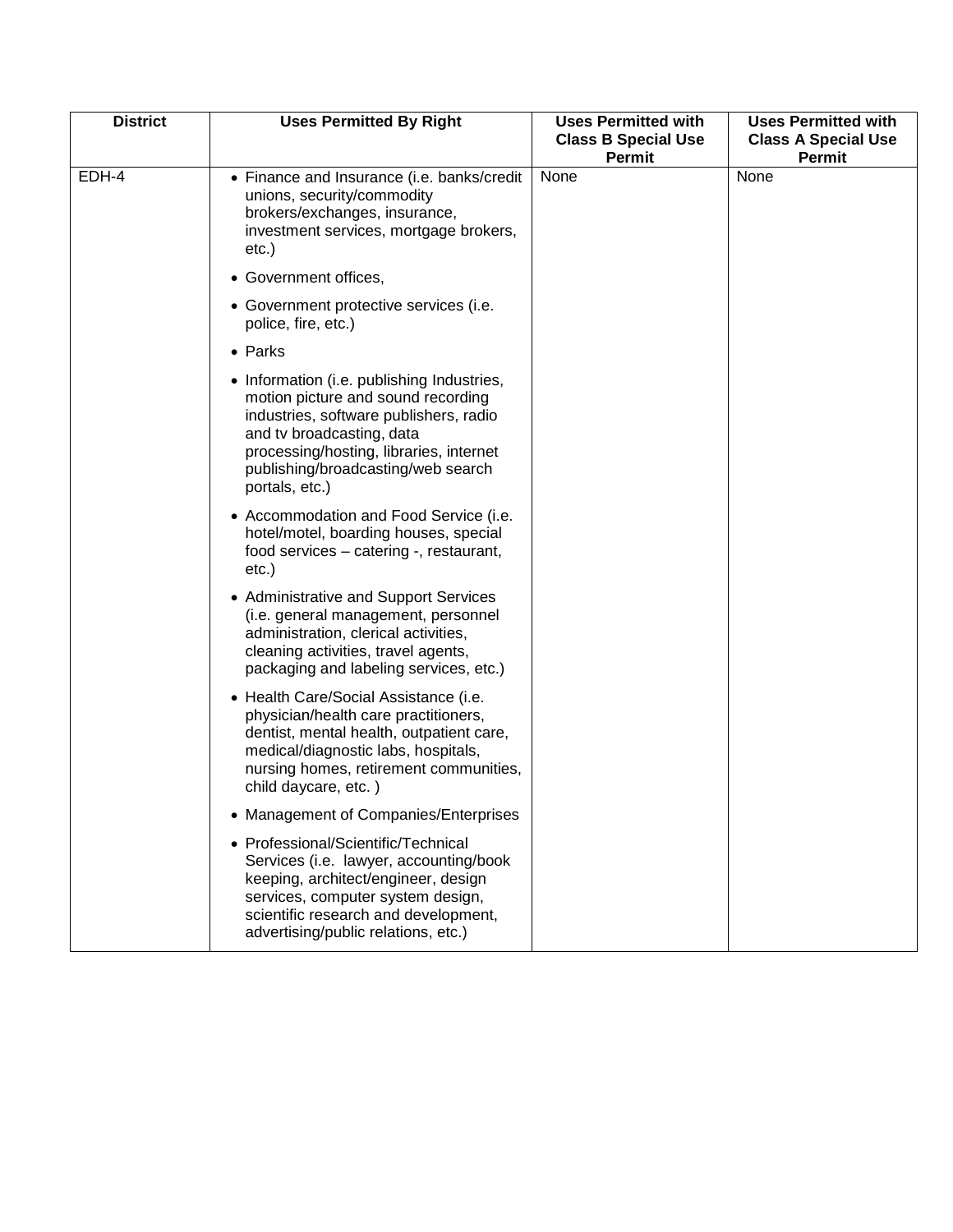| <b>District</b> | <b>Uses Permitted By Right</b>                                                                                                                                                                                                           | <b>Uses Permitted with</b><br><b>Class B Special Use</b><br><b>Permit</b> | <b>Uses Permitted with</b><br><b>Class A Special Use</b><br><b>Permit</b> |
|-----------------|------------------------------------------------------------------------------------------------------------------------------------------------------------------------------------------------------------------------------------------|---------------------------------------------------------------------------|---------------------------------------------------------------------------|
| EDH-5           | • Construction (i.e. building contractors,<br>heavy/civil engineering contractors,<br>specialty trade, etc.),                                                                                                                            | None                                                                      | None                                                                      |
|                 | • Government offices,                                                                                                                                                                                                                    |                                                                           |                                                                           |
|                 | • Government protective services (i.e.<br>police, fire, etc.),                                                                                                                                                                           |                                                                           |                                                                           |
|                 | • Parks,                                                                                                                                                                                                                                 |                                                                           |                                                                           |
|                 | • Public Administration (includes<br>government offices as well as:<br>government space flight operation<br>offices/launching facilities, national<br>security land uses, etc.)                                                          |                                                                           |                                                                           |
|                 | • Transportation and Warehousing (i.e. air<br>- cargo and passengers, rail/water/bus,<br>freight trucking, transportation of<br>petroleum products, general/refrigerated<br>storage, etc.)                                               |                                                                           |                                                                           |
|                 | • Wholesale Trade - Durable Goods (i.e.<br>motor vehicles/parts, furniture, lumber,<br>professional/commercial equipment,<br>household appliances, paper/paper<br>product, apparel/piece goods, food,<br>chemical/allied products, etc.) |                                                                           |                                                                           |
|                 | • Elevated water storage tank,                                                                                                                                                                                                           |                                                                           |                                                                           |
|                 | • Public utility substations,                                                                                                                                                                                                            |                                                                           |                                                                           |
|                 | • Water/sanitary sewer pumping stations.                                                                                                                                                                                                 |                                                                           |                                                                           |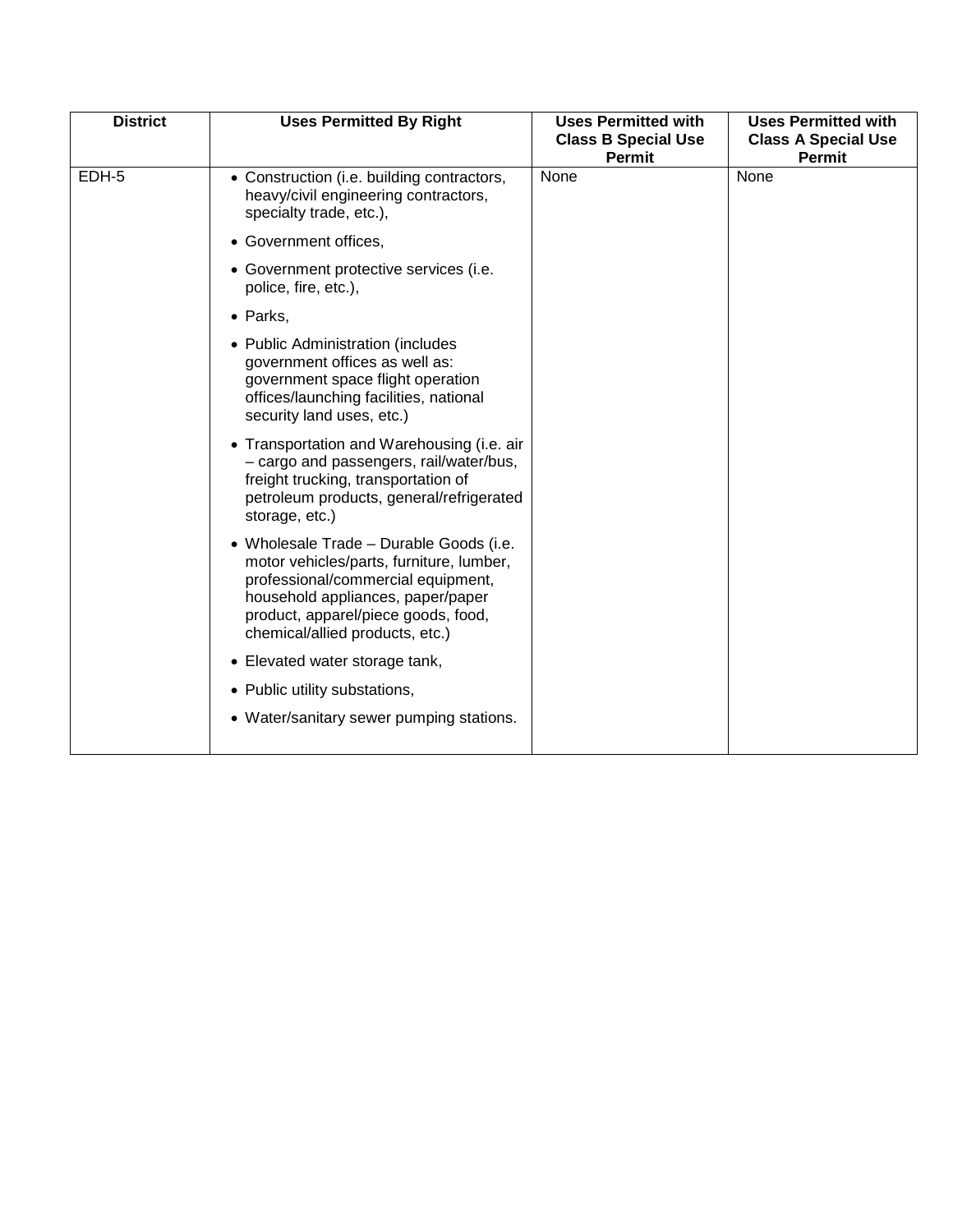In the summer of 2016 staff was directed to complete a review of allowable land uses within the Economic Development Hillsborough general use zoning districts (i.e. EDH 1 through 5).

BOCC members wanted to expand/modify allowable uses within these districts to ensure consistency with:

- a. Other Economic Development general use zoning districts, and
- b. To ensure allowable land uses coincided within the overall purpose and intent of the district as currently defined within the UDO.

These activities, which were reviewed and commented on by both the Planning Board and the BOCC, resulted in the following:

- i. Expand allowable research and manufacturing/light industrial land uses within the EDH-5 general use zoning district consistent with its existing intent and purpose.
- ii. Allow for retail land uses in the EDH-4 general use zoning district consistent with its existing intent and purpose.

If this project is not approved, the applicant will have to wait for the final modification(s) of the table of permitted land uses to be adopted by the BOCC to propose manufacturing/research/light industrial development activities within the EDH-5 general use zoning district as well as retail within the EDH-4 general use zoning district. As a reminder these modification(s) are consistent with the direction and suggestion of both the Planning Board and BOCC members.

Pertinent Links to materials associated with this topic include:

- July 6, 2016 Ordinance Review Committee Meeting Notes: <http://www.orangecountync.gov/7.6.16%20ORC%20Notes.pdf>
- August 3, 2016 Planning Board Minutes: <http://www.orangecountync.gov/8.3.16PlanningBoardMinutes.pdf>
- September 7, 2016 Planning Board Minutes: <http://www.orangecountync.gov/090716PlanningBoardMinutes.pdf>
- September 12, 2016 Quarterly Public Hearing Agenda Materials: <http://server3.co.orange.nc.us:8088/weblink8/0/doc/42565/Page1.aspx>
- September 12, 2016 Quarterly Public Hearing Minutes: <http://server3.co.orange.nc.us:8088/weblink8/0/doc/43289/Page1.aspx>

It was ultimately decided to incorporate these efforts into the table of permitted use project, which has been reviewed at several Ordinance Review Committee (ORC) and Planning Board meetings, which can be accessed at: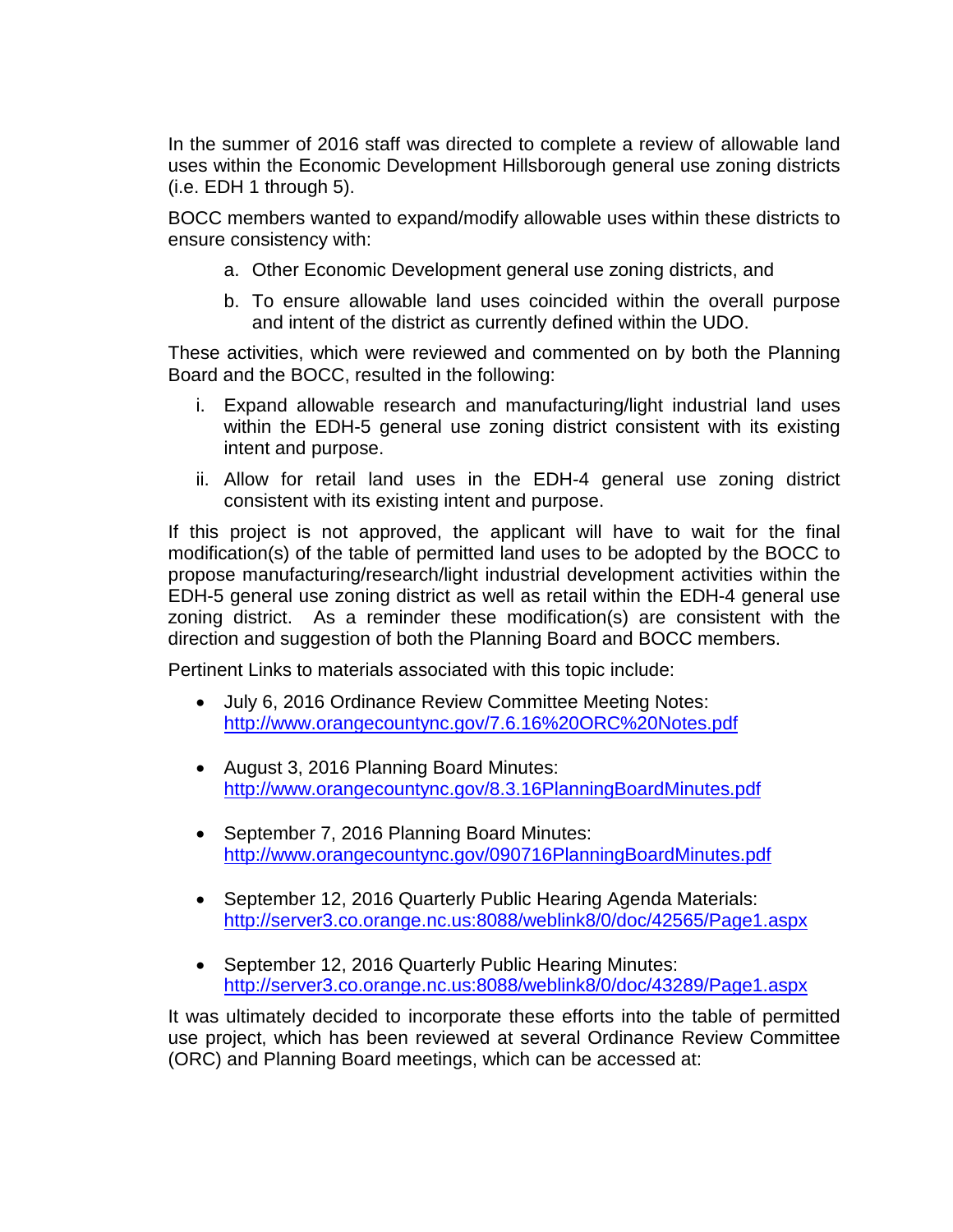[http://www.orangecountync.gov/departments/planning\\_and\\_inspections/orange\\_](http://www.orangecountync.gov/departments/planning_and_inspections/orange_county_planning_board_(pb).php) [county\\_planning\\_board\\_\(pb\).php#.](http://www.orangecountync.gov/departments/planning_and_inspections/orange_county_planning_board_(pb).php)

# **4. What does the Unified Development Ordinance (UDO) allow as 'permitted land uses' within the Master Planned Development (MPD) Conditional Zoning District?**

Per Section 5.2.3 *Table of Permitted Uses – Conditional Zoning Districts* of the UDO, the following land uses are considered to be 'permitted' within the MPD-CZ district<sup>[4](#page-7-0)</sup>:

| <b>Use Types</b>                               | <b>Proposed for</b><br>development<br>within Settlers<br><b>Point</b> |
|------------------------------------------------|-----------------------------------------------------------------------|
|                                                |                                                                       |
| <b>Agricultural Uses</b>                       |                                                                       |
|                                                |                                                                       |
| <b>Agricultural Processing Facility</b>        | <b>No</b>                                                             |
| <b>Agricultural Services Uses</b>              | <b>No</b>                                                             |
| <b>Cold Storage Facility</b>                   | <b>No</b>                                                             |
| <b>Community Farmers' Market</b>               | <b>No</b>                                                             |
| <b>Cooperative Farm Stand</b>                  | <b>No</b>                                                             |
| Farm Supply Store                              | <b>No</b>                                                             |
| <b>Feed Mill</b>                               | <b>No</b>                                                             |
| <b>Greenhouses with On Premises Sales</b>      | <b>No</b>                                                             |
| Stables, Commercial                            | <b>No</b>                                                             |
|                                                |                                                                       |
| <b>Child Care &amp; Educational Facilities</b> |                                                                       |
|                                                |                                                                       |
| <b>Child Care Facilities</b>                   | <b>Yes</b>                                                            |
| Libraries                                      | <b>Yes</b>                                                            |
| Schools: Dance, Art & Music                    | <b>Yes</b>                                                            |
| Schools: Elementary, Middle & Secondary        | N <sub>0</sub>                                                        |
| Schools: Vocational                            | <b>Yes</b>                                                            |
| Universities, Colleges & Institutes            | <b>No</b>                                                             |
|                                                |                                                                       |
| <b>Commercial Uses</b>                         |                                                                       |
|                                                |                                                                       |
| <b>Banks &amp; Financial Institutions</b>      | <b>Yes</b>                                                            |
| Beauty & Barber Shops                          | <b>Yes</b>                                                            |

<span id="page-7-0"></span> $4$  Subject to the approval of an MPD-CZ application by the BOCC with the applicant specifically requesting said land use(s).

<span id="page-7-1"></span> $5$  The applicant removed this land use from the project to allow staff to solicit additional input on the need for a school south of Interstate 40 from the Orange County School System.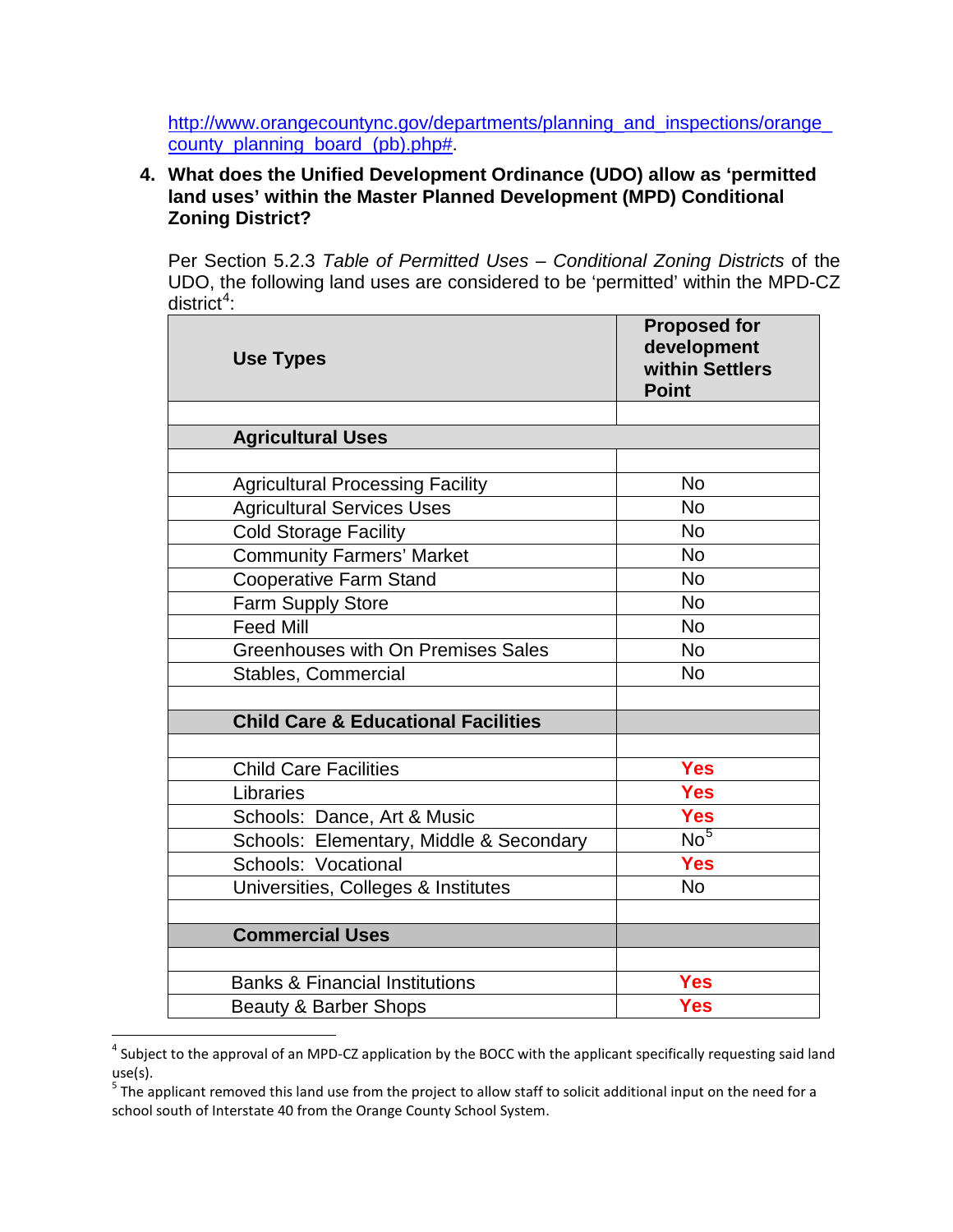| <b>Use Types</b>                                      | <b>Proposed for</b><br>development<br>within Settlers<br><b>Point</b> |
|-------------------------------------------------------|-----------------------------------------------------------------------|
|                                                       |                                                                       |
| <b>Commercial Uses (continued)</b>                    |                                                                       |
|                                                       |                                                                       |
| Construction (offices)                                | <b>Yes</b>                                                            |
| Contractors, Building & Trade (offices)               | <b>Yes</b>                                                            |
| <b>Country Store</b>                                  | <b>No</b>                                                             |
| Finance & Insurance                                   | <b>Yes</b>                                                            |
| <b>Funeral Homes</b>                                  | <b>No</b>                                                             |
| Garden Center with On Premises Sales                  | <b>No</b>                                                             |
| <b>Hotels &amp; Motels</b>                            | <b>Yes</b>                                                            |
| <b>Insurance Carriers &amp; Agents</b>                | <b>Yes</b>                                                            |
| Laundry & Dry Cleaning Services                       | <b>No</b>                                                             |
| Management of Companies & Enterprises                 | <b>Yes</b>                                                            |
| Massage, Business of                                  | <b>No</b>                                                             |
| Microbrewery with Minor Events                        | <b>No</b>                                                             |
| Microbrewery with Major Events                        | <b>No</b>                                                             |
| Nightclubs, Bars, Pubs                                | <b>No</b>                                                             |
| <b>Offices &amp; Personal Services</b>                | <b>Yes</b>                                                            |
| Professional, Scientific & Technical Services         | <b>Yes</b>                                                            |
| <b>Real Estate Agents &amp; Brokers</b>               | <b>Yes</b>                                                            |
| Repair Service Electronic & Appliance                 | No                                                                    |
| <b>Restaurants: Carry Out</b>                         | <b>Yes</b>                                                            |
| <b>Restaurants: Drive In</b>                          | <b>Yes</b>                                                            |
| <b>Restaurants: General</b>                           | <b>Yes</b>                                                            |
| Retail                                                | <b>Yes</b>                                                            |
| Rural Guest Establishment: Bed & Breakfast            | No                                                                    |
| <b>Rural Guest Establishment: Bed &amp; Breakfast</b> | <b>No</b>                                                             |
| Inn                                                   |                                                                       |
| <b>Rural Guest Establishment: Country Inn</b>         | <b>No</b>                                                             |
| Storage of Goods, Outdoor                             | No                                                                    |
| Storage or Warehousing: Inside Building               | <b>Yes</b>                                                            |
| Studio (Art)                                          | <b>Yes</b>                                                            |
| Theater, Indoor or Outdoor (including Drive-<br>ins)  | Yes <sup>6</sup>                                                      |
| <b>Wholesale Trade</b>                                | <b>Yes</b>                                                            |
| <b>Winery with Minor Events</b>                       | <b>No</b>                                                             |
| <b>Winery with Major Events</b>                       | No                                                                    |

<span id="page-8-0"></span><sup>6&</sup>lt;br>**6** Applicant has proposed an indoor movie theater within the project.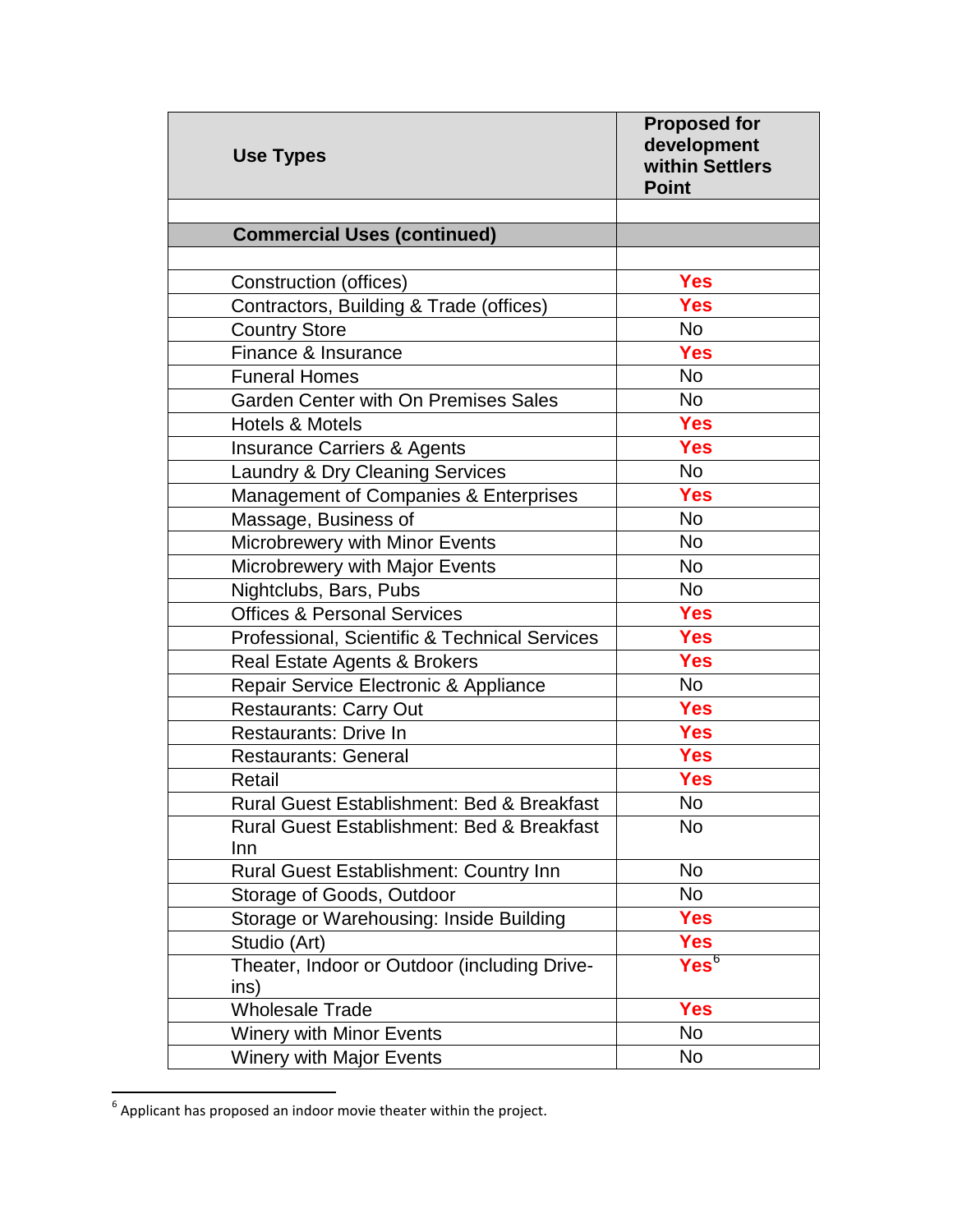| <b>Use Types</b>                                | <b>Proposed for</b><br>development<br>within Settlers<br><b>Point</b> |
|-------------------------------------------------|-----------------------------------------------------------------------|
|                                                 |                                                                       |
| <b>Government Uses</b>                          |                                                                       |
|                                                 |                                                                       |
| Governmental Facilities & Office Buildings      | <b>Yes</b>                                                            |
| Governmental Protective Services (Police &      | <b>Yes</b>                                                            |
| Fire Stations) Rescue Squads, Volunteer Fire    |                                                                       |
| Departments                                     |                                                                       |
|                                                 |                                                                       |
| <b>MANUFACTURING, ASSEMBLY &amp; PROCESSING</b> |                                                                       |
|                                                 |                                                                       |
| Assembly and Packaging Operations               | <b>Yes</b>                                                            |
| Including Distribution and Mail Order Houses,   |                                                                       |
| <b>But Excluding On-Premises Retail Outlets</b> |                                                                       |
| Industrial, Heavy                               | Yes <sup>8</sup>                                                      |
| Industrial, Light <sup>9</sup>                  | <b>Yes</b>                                                            |
| 10<br>Industrial, Medium                        | <b>Yes</b>                                                            |
| Manufacturing                                   | <b>Yes</b>                                                            |
| Microbrewery, production only                   | Yes <sup>11</sup>                                                     |
| <b>Pharmaceutical Products</b>                  | <b>Yes</b>                                                            |
|                                                 |                                                                       |
| Printing & Lithography                          | <b>Yes</b>                                                            |

<span id="page-9-0"></span> <sup>7</sup> Defined within Article 10 *Definitions* of the UDO as: *Manufacturing & processing operations with a greater potential to impact surrounding properties, where a majority or large component of the operation may occur in the open air. Such uses may include, but not be limited to, the following: asphalt mixing plants; cement manufacturing or processing; commercial food processing (packing and rendering) plants, including meat, poultry and fish; and, concrete mixing plants.*

<span id="page-9-1"></span> $8$  The applicant has listed several manufacturing land uses as being allowable within District 1. These uses fall into the various 'industrial' categories as defined within the UDO.

<span id="page-9-2"></span><sup>9</sup> Defined within Article 10 Definitions of the UDO as: *Manufacturing & processing operations that occur entirely indoors and have limited impacts on surrounding properties, including, but not limited to, production of the following: food products (i.e. commercial bakery, candy, and beverages, including bottling); surgical, medical and dental instruments; wood cabinets, furniture and upholstery; light machinery, including household appliances; toys, sporting and athletic equipment, excluding firearms and ammunition; and, paper products, such as bags, containers, and cardboard.*

<span id="page-9-3"></span><sup>10</sup> Defined within Article 10 Definitions of the UDO as: *Manufacturing & processing operations that may occur*  indoors or outdoors and have limited impacts beyond the boundaries of the zoning district, including, but not *limited to, the following: heavy household, commercial and industrial appliances; manufactured homes, recreational vehicles and related components; automotive, farm and construction machinery; and, commercial building components.*

<span id="page-9-4"></span><sup>&</sup>lt;sup>11</sup> The applicant is proposing to allow for 'food and beverage product manufacturing and bottling' which would include a microbrewery and/or a winery as contained within this table.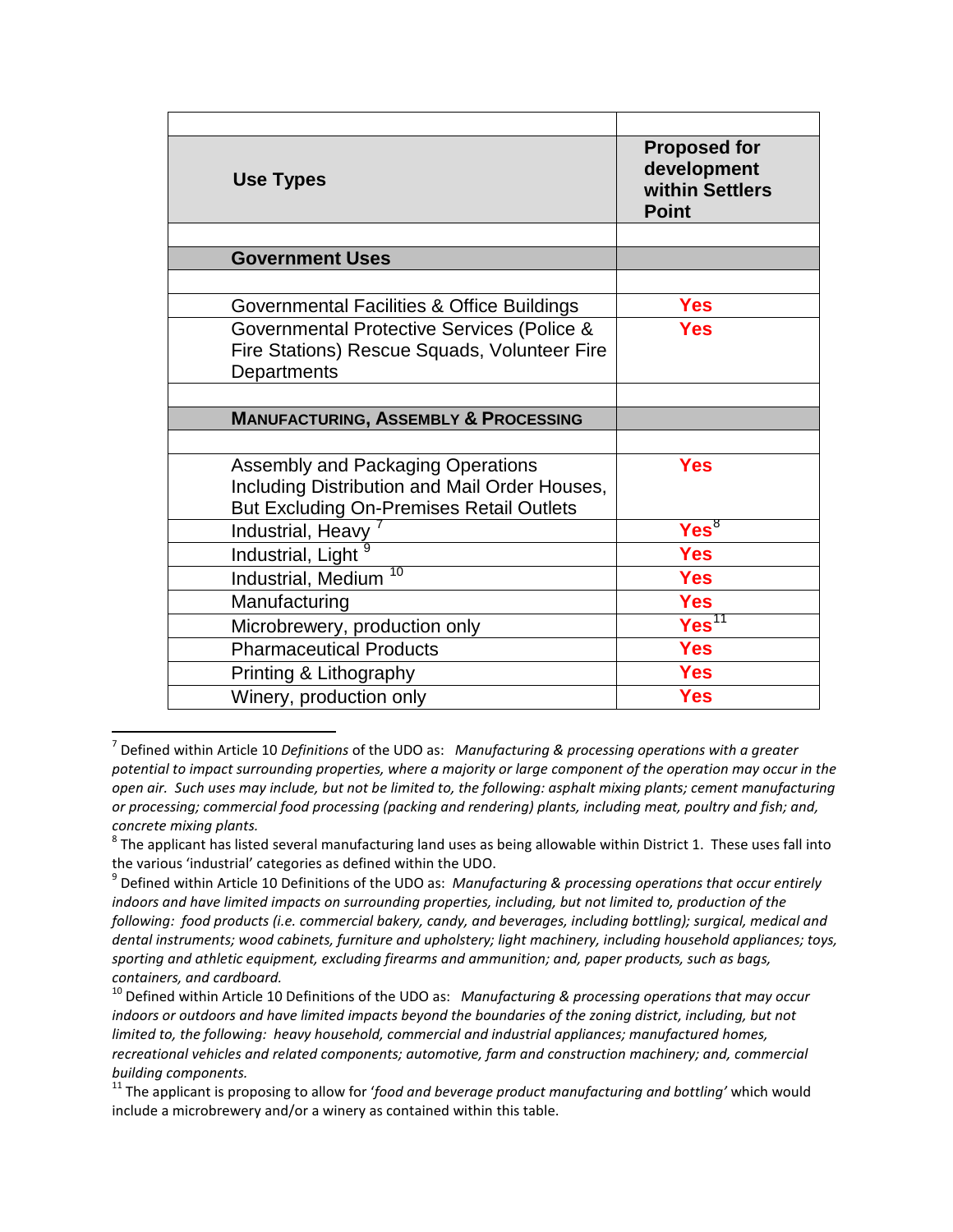| <b>Use Types</b>                              | <b>Proposed for</b><br>development<br>within Settlers<br><b>Point</b> |
|-----------------------------------------------|-----------------------------------------------------------------------|
|                                               |                                                                       |
| <b>MEDICAL USES</b>                           |                                                                       |
|                                               |                                                                       |
| Health Services: Over 10,000 Sq. Ft.          | Yes                                                                   |
| Health Services: Under 10,000 Sq. Ft          | <b>Yes</b>                                                            |
| Hospitals                                     | <b>No</b>                                                             |
| <b>Veterinary Clinic</b>                      | <b>No</b>                                                             |
| Veterinary Clinic, mobile                     | <b>No</b>                                                             |
| <b>RECREATIONAL USES</b>                      |                                                                       |
|                                               |                                                                       |
| <b>Golf Driving and Practice Ranges</b>       | <b>No</b>                                                             |
| Parks, Public                                 | <b>Yes</b>                                                            |
| <b>Recreational Facilities</b>                | Yes <sup>12</sup>                                                     |
| <b>Golf Course</b>                            | <b>No</b>                                                             |
|                                               |                                                                       |
| <b>RESIDENTIAL USES</b>                       |                                                                       |
|                                               |                                                                       |
| Dwelling; Multiple Family                     | <b>No</b>                                                             |
| Dwelling; Single-Family                       | <b>No</b>                                                             |
| Dwelling; Two-Family                          | <b>No</b>                                                             |
| <b>Group Care Facility</b>                    | <b>No</b>                                                             |
| <b>Rehabilitative Care Facility</b>           | <b>No</b>                                                             |
|                                               |                                                                       |
| <b>TRANSPORTATION</b>                         |                                                                       |
| <b>Bus Passenger Shelter</b>                  | <b>Yes</b>                                                            |
| <b>Bus Terminals &amp; Garages</b>            | No                                                                    |
| <b>Motor Freight Terminals</b>                | No                                                                    |
| Motor Vehicle Maintenance & Repair            | No                                                                    |
| (Body Shop)                                   |                                                                       |
| Motor Vehicle Repair Garage                   | No                                                                    |
| <b>Motor Vehicle Sales Rental</b>             | Yes <sup>13</sup>                                                     |
| (New & Used)                                  |                                                                       |
| Motor Vehicle Services Stations <sup>14</sup> | <b>Yes</b>                                                            |

<span id="page-10-0"></span><sup>12&</sup>lt;br>12 The applicant is proposing to allow for indoor/outdoor swimming pool, arcades, and indoor gym/physical fitness

<span id="page-10-2"></span><span id="page-10-1"></span>

center within the project.<br><sup>13</sup> This would fall under a 'retail' land use, which is proposed for location within the project.<br><sup>14</sup> This is the land use category currently utilized by the County to include a gas station.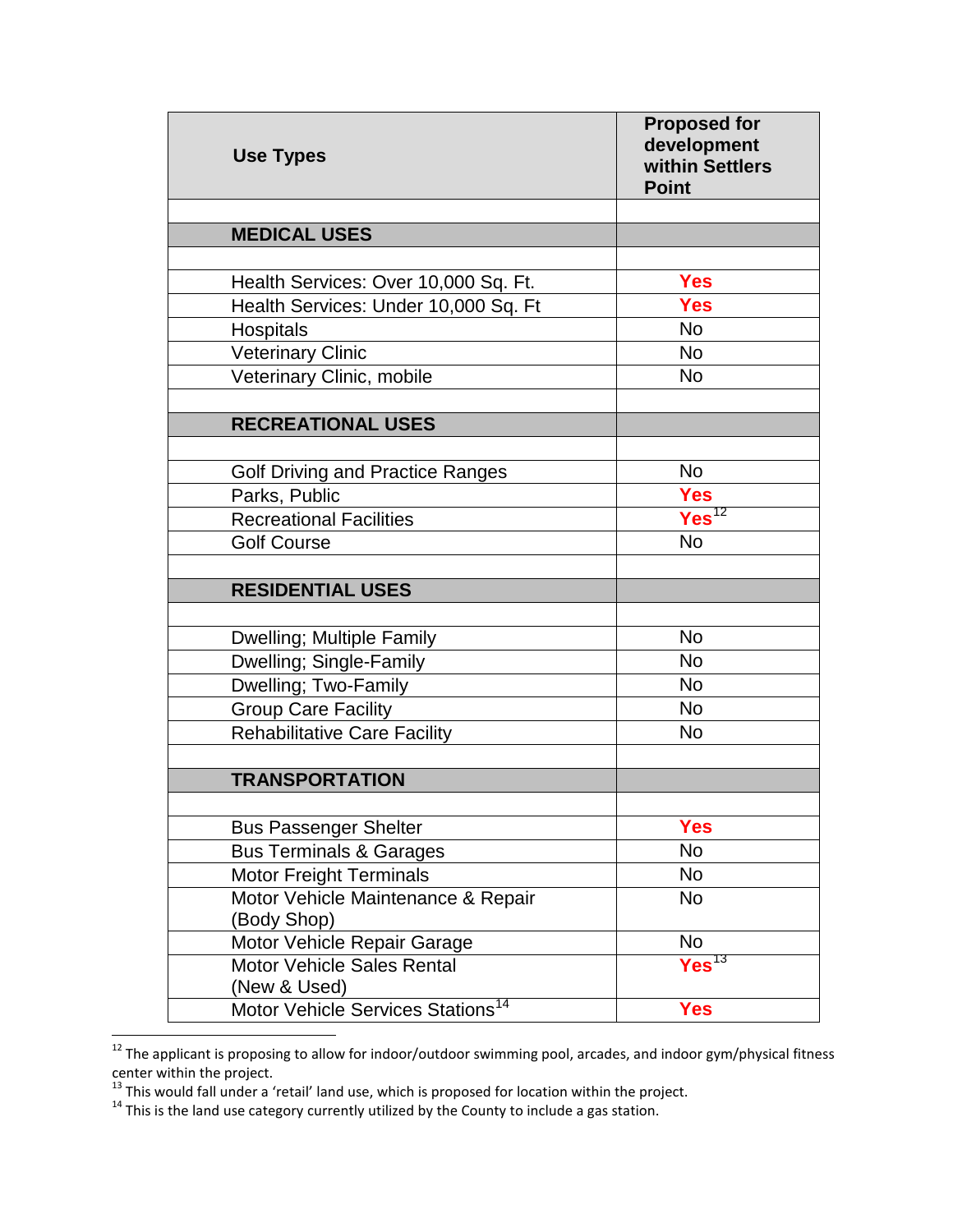| <b>Use Types</b>                                                                                                       | <b>Proposed for</b><br>development<br>within Settlers<br><b>Point</b> |
|------------------------------------------------------------------------------------------------------------------------|-----------------------------------------------------------------------|
|                                                                                                                        |                                                                       |
| <b>TRANSPORTATION (continued)</b>                                                                                      |                                                                       |
| Parking As Principal Use, Surface or<br><b>Structure</b>                                                               | <b>Yes</b>                                                            |
| Petroleum Products: Storage & Distribution                                                                             | <b>No</b>                                                             |
| <b>Postal &amp; Parcel Delivery Services</b>                                                                           | <b>No</b>                                                             |
|                                                                                                                        |                                                                       |
| <b>UTILITIES</b>                                                                                                       |                                                                       |
|                                                                                                                        |                                                                       |
| <b>Elevated Water Storage Tanks</b>                                                                                    | <b>Yes</b>                                                            |
| Public Utility Stations & Sub-Stations,<br>Switching Stations, Telephone Exchanges,<br>Water & Sewage Treatment Plants | <b>Yes</b>                                                            |
| Electric, Gas, and Liquid Fuel Transmission<br>Lines                                                                   | <b>No</b>                                                             |
| <b>Water &amp; Sanitary Sewer Pumping</b>                                                                              | <b>Yes</b>                                                            |
| Solar Array - Large Facility                                                                                           | <b>No</b>                                                             |
| Solar Array - Public Utility                                                                                           | No                                                                    |
| <b>MISCELLANEOUS</b>                                                                                                   |                                                                       |
|                                                                                                                        |                                                                       |
| <b>Accessory Uses</b>                                                                                                  | <b>Yes</b>                                                            |
| <b>Assembly Facility Greater Than</b><br>300 <sup>15</sup> Occupants                                                   | <b>No</b>                                                             |
| Assembly Facility Less Than 300 Occupants                                                                              | No                                                                    |
| Church                                                                                                                 | <b>Yes</b>                                                            |
| Clubs or Lodges; Social; Fraternal or Union<br>Clubhouses                                                              | <b>Yes</b>                                                            |
| <b>Community Center</b>                                                                                                | No                                                                    |
| Crematoria                                                                                                             | No                                                                    |
| <b>Historic Sites Non-Residential/Mixed Use</b>                                                                        | No                                                                    |
| Information                                                                                                            | <b>No</b>                                                             |
| <b>Research Facility</b>                                                                                               | <b>Yes</b>                                                            |
| Research Lands & Installations, Non-profit                                                                             | <b>No</b>                                                             |
| <b>Rural Special Events</b>                                                                                            | No                                                                    |
|                                                                                                                        |                                                                       |

<span id="page-11-0"></span><sup>15&</sup>lt;br><sup>15</sup> This facility is not specifically listed within the application package. There are, however, land uses proposed for location within Settlers Point that can be classified as an assembly operation.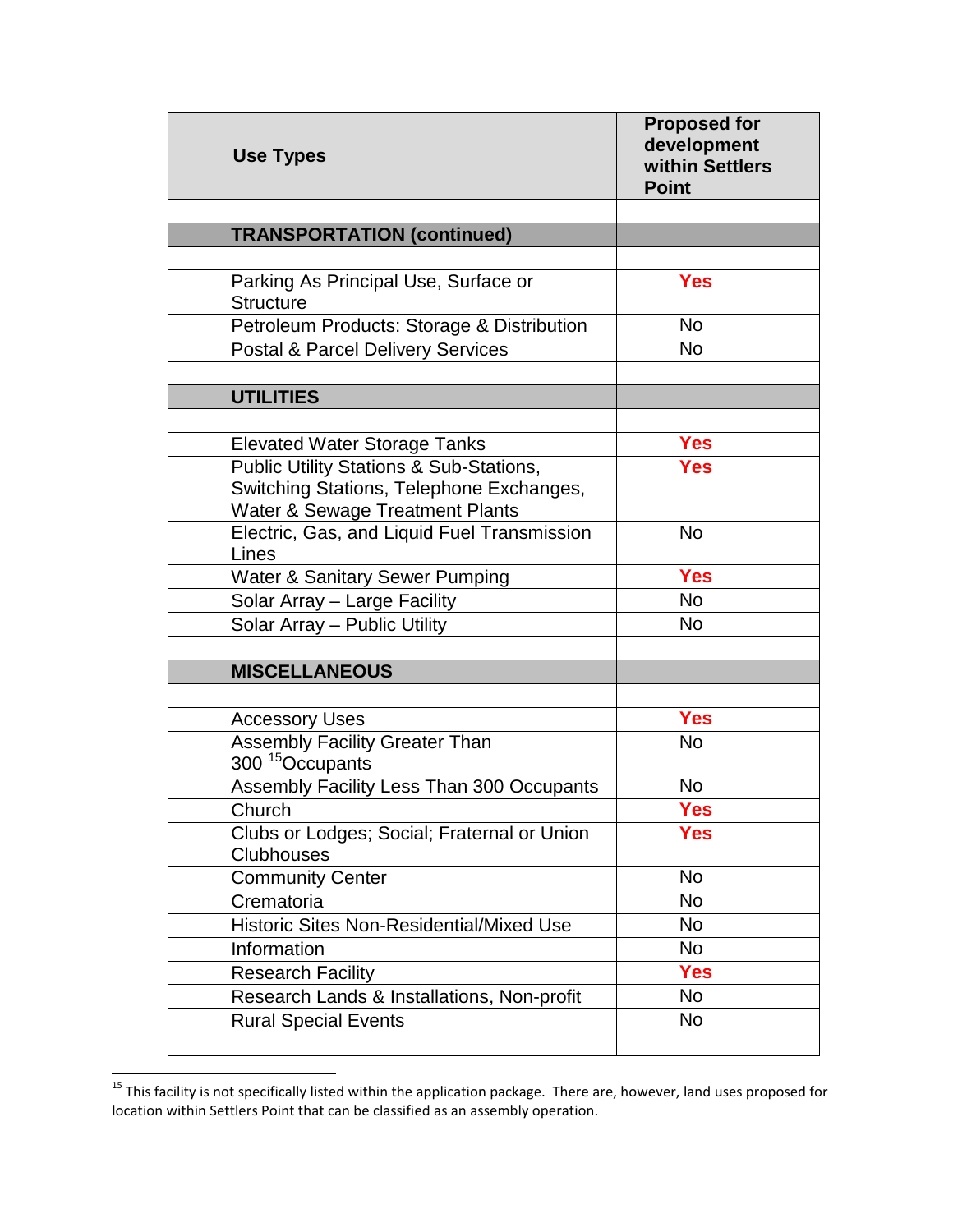Only those land uses proposed by the applicant, and approved by the BOCC as part of a MPD-CZ application, can be developed within the project consistent with all other applicable development standards.

As detailed herein, the applicant has proposed numerous land uses the BOCC has determined are appropriate for location within an MPD-CZ project.

#### **5. What do current Comprehensive Plan designations allow for development on these properties?**

As indicated during the October 4, 2017 Planning Board and November 14, 2017 public hearing, the properties associated with this rezoning are located within the Economic Development Transition Land Use category, as denoted on the Future Land Use Map (FLUM), defined as follows within the adopted Orange County Comprehensive Plan:

*Land in areas of the County which has been specifically targeted for economic development activity consisting of light industrial, distribution, office, service/retail uses, and flex space (typically onestory buildings designed, constructed, and marketed as suitable for use as offices but able to accommodate other uses such as a warehouse, showroom, manufacturing assembly, or similar operations.) Such areas are located adjacent to interstate and major arterial highways, and subject to special design criteria and performance standards.*

The land uses proposed as part of the Settlers Point application for District(s) 1 and 2 are consistent with the purpose and intent of the Comprehensive Plan.

In addition, the Town of Hillsborough and Orange County have elected to engage in a joint planning effort in this area resulting in the adoption of a Joint Planning Land Use Plan and agreement further detailing anticipated development activities on these properties as envisioned by the Town and the County.

Staff provided this information as part of our presentation to the Planning Board at its October 4, 2017 regular meeting and to the BOCC at its November 14, 2017 public hearing. During the public hearing staff presented a power point presentation containing the following slide: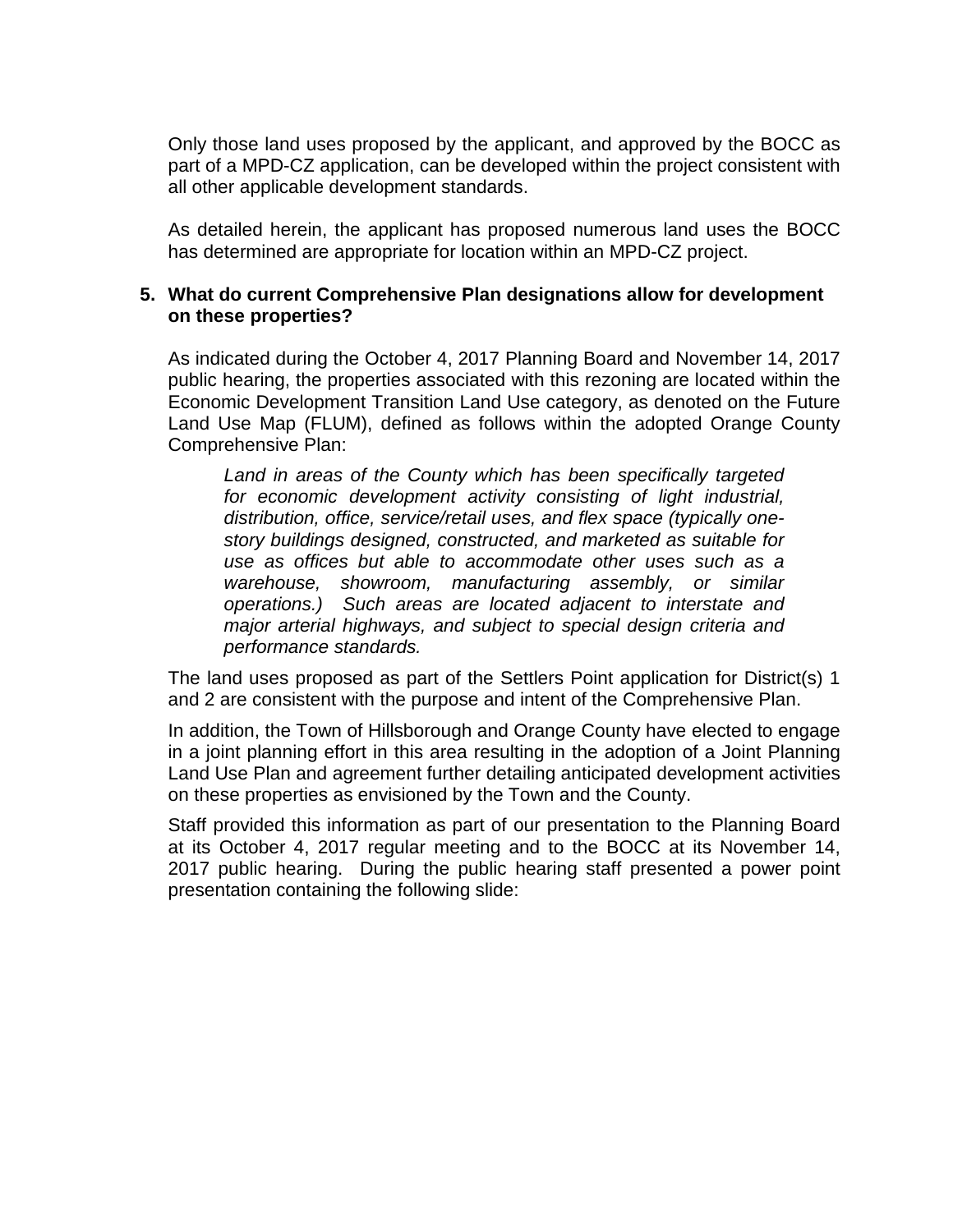# SETTLERS POINT PROJECT (continued):



The Joint Planning Land Use Plan defines the properties associated with this request as follows:

i. District 1 of Settlers Point: Defined within the adopted Joint Planning Land Use Plan as follows:

> *Employment areas. These areas include a wide range of business, light industrial, office, research and development, along with related/support services uses including restaurants, small scale retail and convenience shopping/services. Buildings and uses will be sited to limit the visual impact of service and warehousing operations, while still providing convenience for business functionality. These areas are in prime locations with good access to major road networks (where capacity exists or is planned) and rail if needed and should be reserved for high return employment generating uses. Zoning Districts: High Intensity Commercial; Business Park; Economic Development District; Light Industrial, General Industrial; Entranceway Special Use; Special Design Special Use.*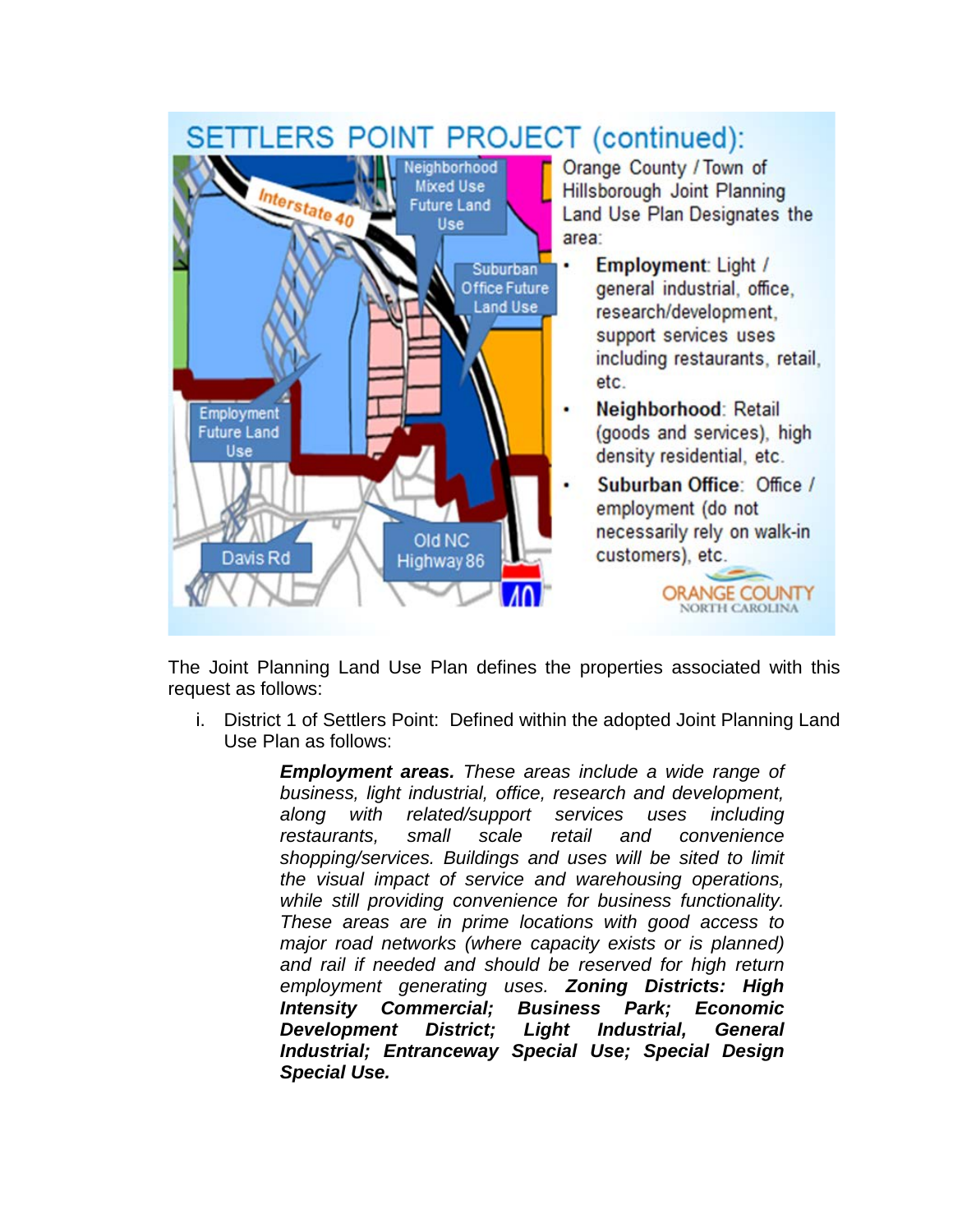ii. Portion of District 2 along Old NC Highway 86: defined within the adopted Joint Planning Land Use Plan as follows:

> *Neighborhood Mixed Use. These areas provide opportunities for goods and services that residents of the district and surrounding neighborhoods need on a daily basis. Lots with this designation will front on an arterial or collector street and back up to single family neighborhoods. Buildings and uses will generally be in scale with the surrounding neighborhoods and be walkable as well as providing vehicular access. Sites may be single use or, mixed use, may incorporate residential uses or may be solely residential at a higher density than the adjacent neighborhood. Zoning Districts: R-10; Multi-family; Neighborhood Business; Neighborhood Business Special Use; Central Commercial; Central Commercial Special Use; Multi-Family Special Use; Residential Special Use.*

iii. Portion of District 2 along Interstate 40: defined within the adopted Joint Planning Land Use Plan as follows:

> *Suburban Office Complex. These areas provide opportunities to for office and employment enterprises which do not rely on walk-in customers or have a manufacturing component. Businesses may be large or small but will generally arrange themselves in a campus setting with limited walkability and supporting services. Developments of this type should be kept small in nature to limit the peak transportation impact and limited vitality. Zoning Districts: Limited Office; Office Institutional; Business Park; Economic Development District; Entranceway Special Use; Special Design Special Use.*

The Joint Planning Land Use Plan has identified acceptable levels of development activity, which would include retail in District 2 (i.e. *provide opportunities for goods and services that residents of the district and surrounding neighborhoods need on a daily basis*).

The project is consistent with anticipated land uses based on the existing County Comprehensive Plan as well as the Joint Planning Land Use Plan adopted by the County and the Town of Hillsborough.

#### 6. **When did the Town of Hillsborough indicate they were concerned about allowing retail in this project**?

During the October 4, 2017 Planning Board meeting, staff identified correspondence contained within Attachment 4 of the meeting agenda packet from the Town of Hillsborough outlining their concerns over the project. This included concerns over District 3 (residential district) as well as allowing retail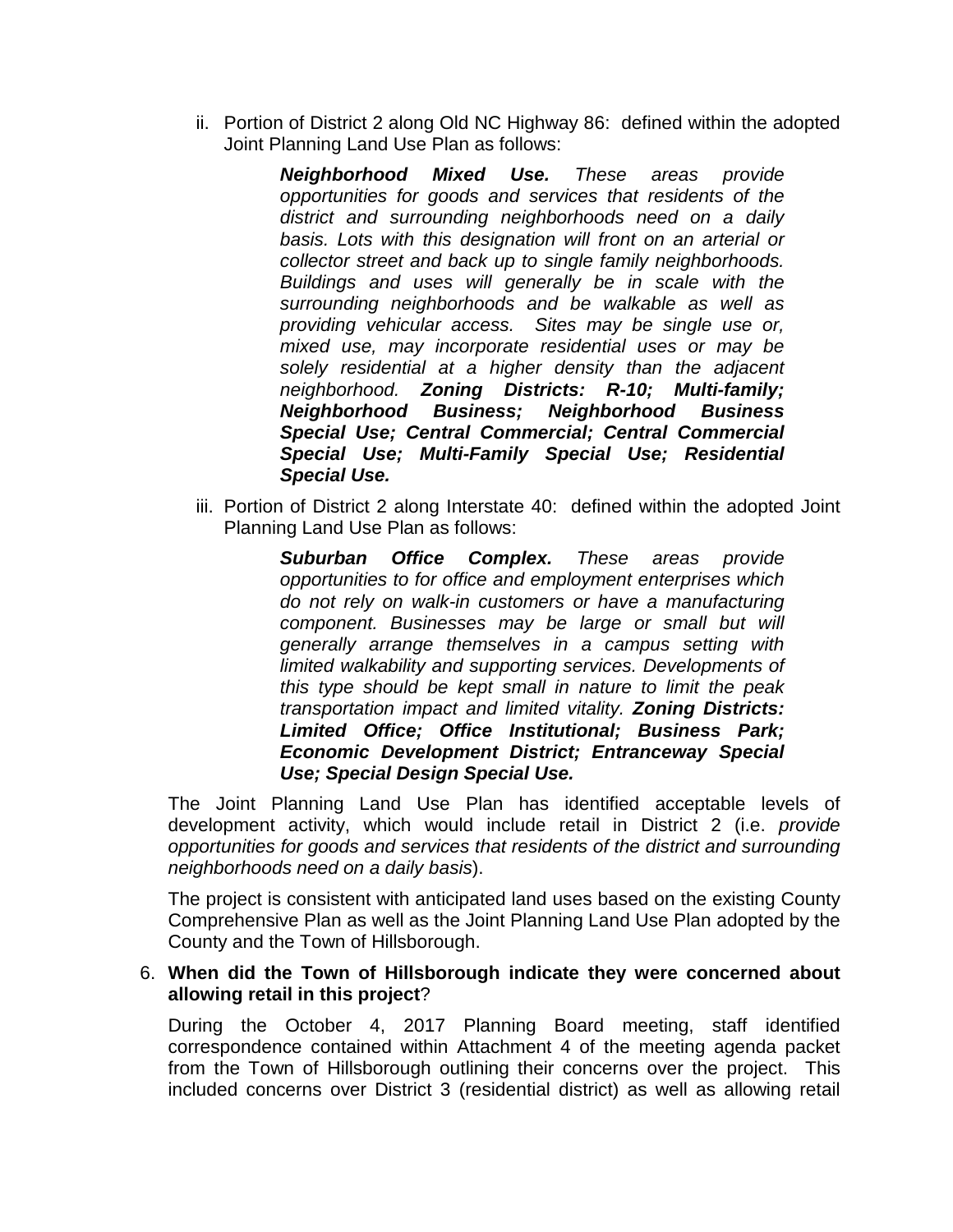within the project. The abstract presented to the Planning Board at its October 4, 2017 meeting references same.

Ms. Margaret Hauth was at the October 4, 2017 Planning Board meeting and offered comment(s) on the proposal reiterating many of the same points articulated in the aforementioned letter.

As indicated by Ms. Hauth, and reaffirmed by Mayor Tom Stevens at the November 14, 2017 public hearing, the Town is concerned retail development within this project will hinder marketing/redevelopment efforts within the Town, most notably in and around Daniel Boone Village.

While the County understands the concern, retail land uses are envisioned in this area based on existing land use plan designations as previously identified herein.

### 7. **What happens if the Town annexes properties within either District 1 or 2? How will the properties be developed? Will conditions associated with this application still be enforceable**?

If properties are annexed into the Town of Hillsborough corporate limits they will be zoned to an appropriate Town general use zoning designation in accordance with applicable land use plan guidelines.

The properties will, therefore, loose the MPD-CZ zoning designation and will not be subject to County site plan review/approval procedures or any applicable condition(s) established as part of this process.

Development will occur consistent with Town of Hillsborough guidelines and standards as embodied within its Unified Development Ordinance.

#### **8. What erosion control and stormwater standards are being proposed for this development?**

Per the application narrative and recommended conditions, development within Settlers Point shall comply with the provision(s) of Section(s) 6.14 *Stormwater Management* and Section 6.15 *Soil Erosion and Sedimentation Control* of the UDO as currently written.

#### 9. **Will the project have to comply with County floodplain management and floodplain buffer requirements**?

Per the application narrative and recommended conditions, development within Settlers Point shall comply with all applicable floodplain management standards currently enforced within the County, including:

- a. Observance of floodplain buffers in accordance with Section 6.13 of the UDO;
- b. Prohibition of development/land disturbance activity within the floodplain.

*STAFF COMMENT:* Please note utility and roadway/driveway development is permitted to occur within identified floodplain area based on current regulations.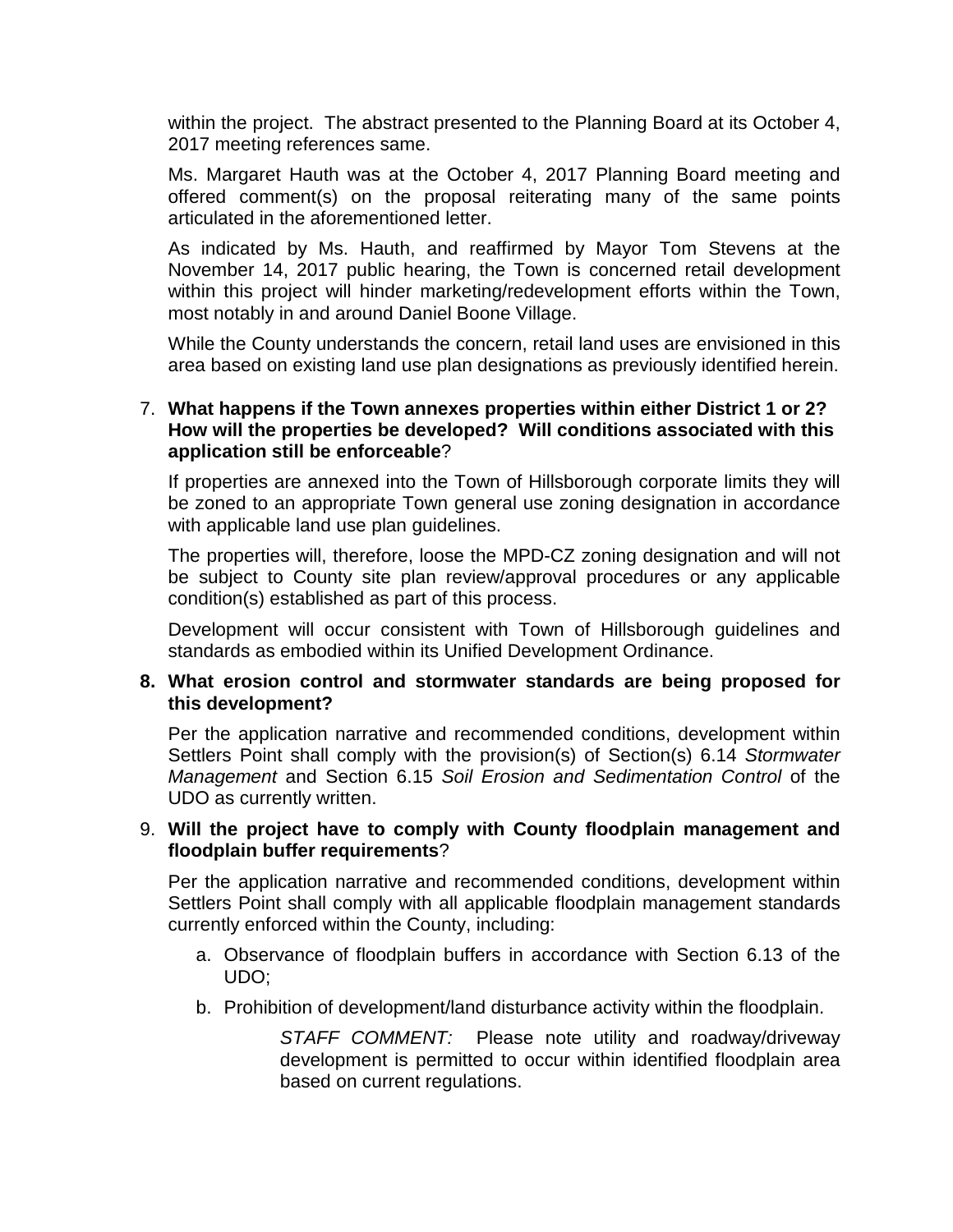- c. Limitations on the use/depositing of fill material within the floodplain; and
- d. Prohibition on the storage of chemicals/hazardous materials within the floodplain.

The applicant is not seeking modification of existing development constraints associated with identified floodplain located within the project.

Further staff is not recommending allowances above or beyond currently enforceable standards.

#### 10.**What are the current allowances for clearing of the Major Transportation Corridor (MTC) Overlay District Buffer**?

Per Section 4.7.2 of the UDO, the MTC Overlay District extends along all Interstate Highways within the County. In those instances where there is an interchange, the District extends 2,500 ft. on each side of the intersecting roadway.

In this specific instance the MTC Overlay District extends along Old NC Highway 86 from the Interstate 40 interchange for 2,500.ft (approximately half a mile) in each direction.

Section 6.6.4 (A) (5) allows for breaks for property located adjacent to an interstate. The section reads as follows:

*Non-residential uses within Transition Areas, as designated by the Comprehensive Plan, may provide one break in the required buffer per lot adjacent to the interstate right-of-way in order to provide an on-site commercial sign and/or building visibility. The break shall constitute no more than 50% of the interstate highway frontage.*

The applicant had proposed the following as part of this project:

- o *Allow for a 60% break in the MTC Buffer* (i.e. versus 50%) *if 50% of the disturbed area was re-established.*
- o *Allow for 50 ft. of the required MTC buffer to be disturbed, specifically the area 50 ft. from the Interstate, to facilitate development of access roads, parking lots, walkways, and stormwater facilities.*
- o *Where clearing occurs, the buffer shall be re-established to the specifications of a Type C Land Use Buffer as detailed in Section 6.8.7 of the UDO.*
- o *Buffer area shall be replanted to a minimum 50% of the disturbed buffer width except in those instances where utility services (i.e. power lines, stormwater facilities, water/sewer lines, etc.) prevent replanting.*

At the public hearing, BOCC members expressed a willingness to allow for breaks within the MTC buffer consistent with existing standards but were skeptical of making further allowances without additional detail(s).

The applicant was directed to submit schematic illustrating how the project will comply with the provisions of Section 6.6.4 (A) as well as how much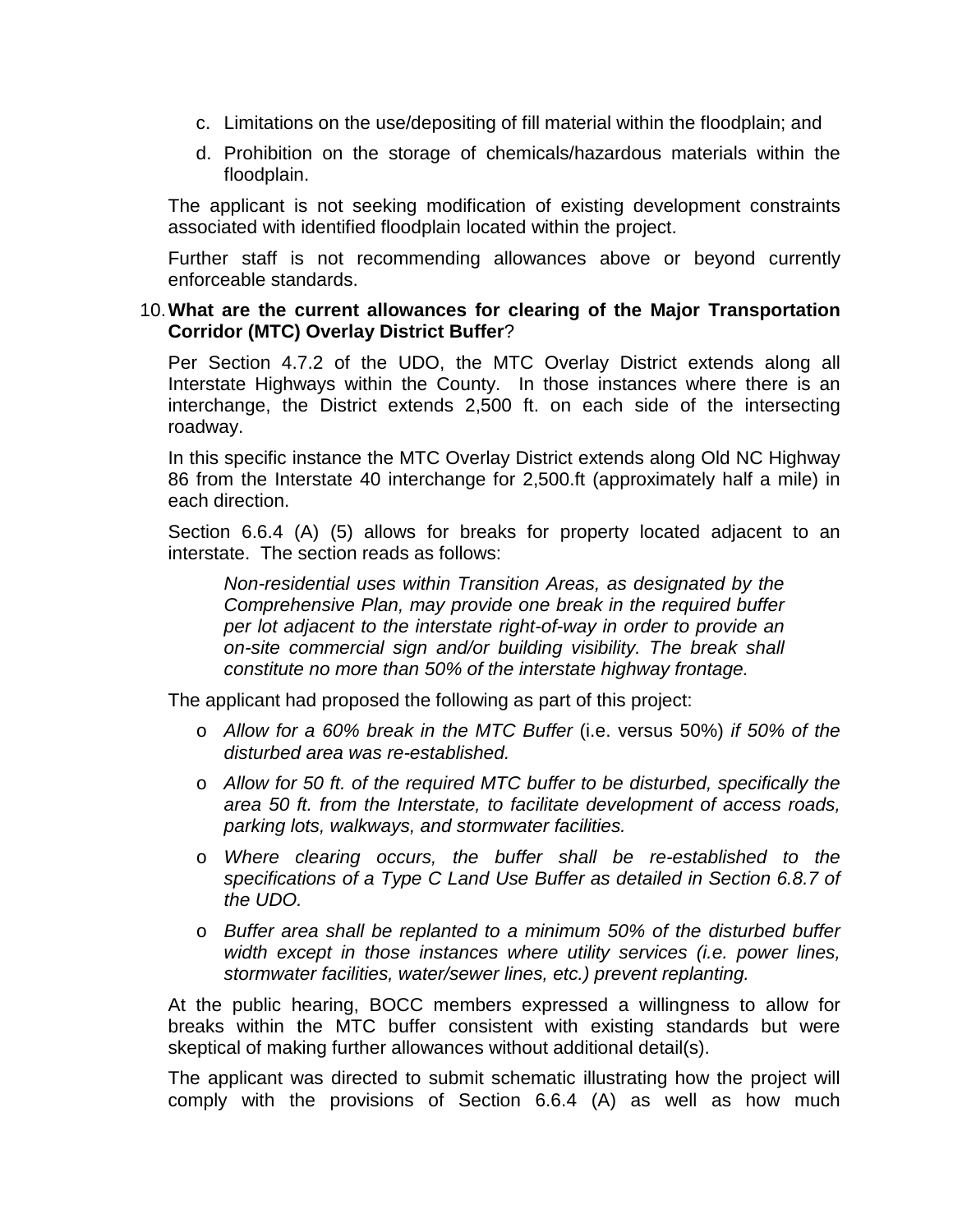'encroachment' is being proposed, what would be allowed, and any proposal to re-vegetate the area to address buffer requirements for vehicular use areas (i.e. roadway and parking).

# 11.**What outdoor lighting standards would this project have to comply with**?

Per the application narrative and recommended conditions, development within Settlers Point shall comply with the provision(s) of Section(s) 6.11 of the UDO.

The overall purpose/intent of the County's light ordinance is articulated in Section 6.11.1 of the UDO, reading as follows:

*The purpose of outdoor lighting standards is to balance the public safety need for outdoor lighting fixtures that are used to enhance lawful, permitted, nighttime use and enjoyment of property while at the same time promote nighttime vision, natural resource conservation, community values, and aesthetics by establishing standards for the designing, application, and use of outdoor lighting resources and fixtures.*

*Accordingly, the specific regulatory objectives of these standards are as follows:*

- *(A) Promote nighttime visibility by directing appropriate levels of illumination upon intended targets*
- *(B) Permit and promote the reasonable uses of outdoor lighting for nighttime safety, utility, security, productivity, enjoyment and commerce,*
- *(C) Conserve energy and resources to the greatest extent possible,*
- *(D) Minimize adverse offsite impacts generated by outdoor lighting including, but not limited to, light trespass and obtrusive lighting.*
- *(E) Curtail and limit light pollution and preserve the nighttime environment by:*
	- *(1) Restoring the natural cycles of light and dark to the indigenous natural environment, and*
	- *(2) Darken the night sky by reducing unnecessary transmission of upward light both directly from an unshielded light source and indirectly from ground-level reflections of excess downward light.*

Some of the general condition(s) development will have to adhere to include:

- a. Per Section 6.11.4 mercury and/or sodium vapor lighting fixtures are prohibited;
- b. Formal lighting plans shall be required for all project as detailed in Section 6.11.5;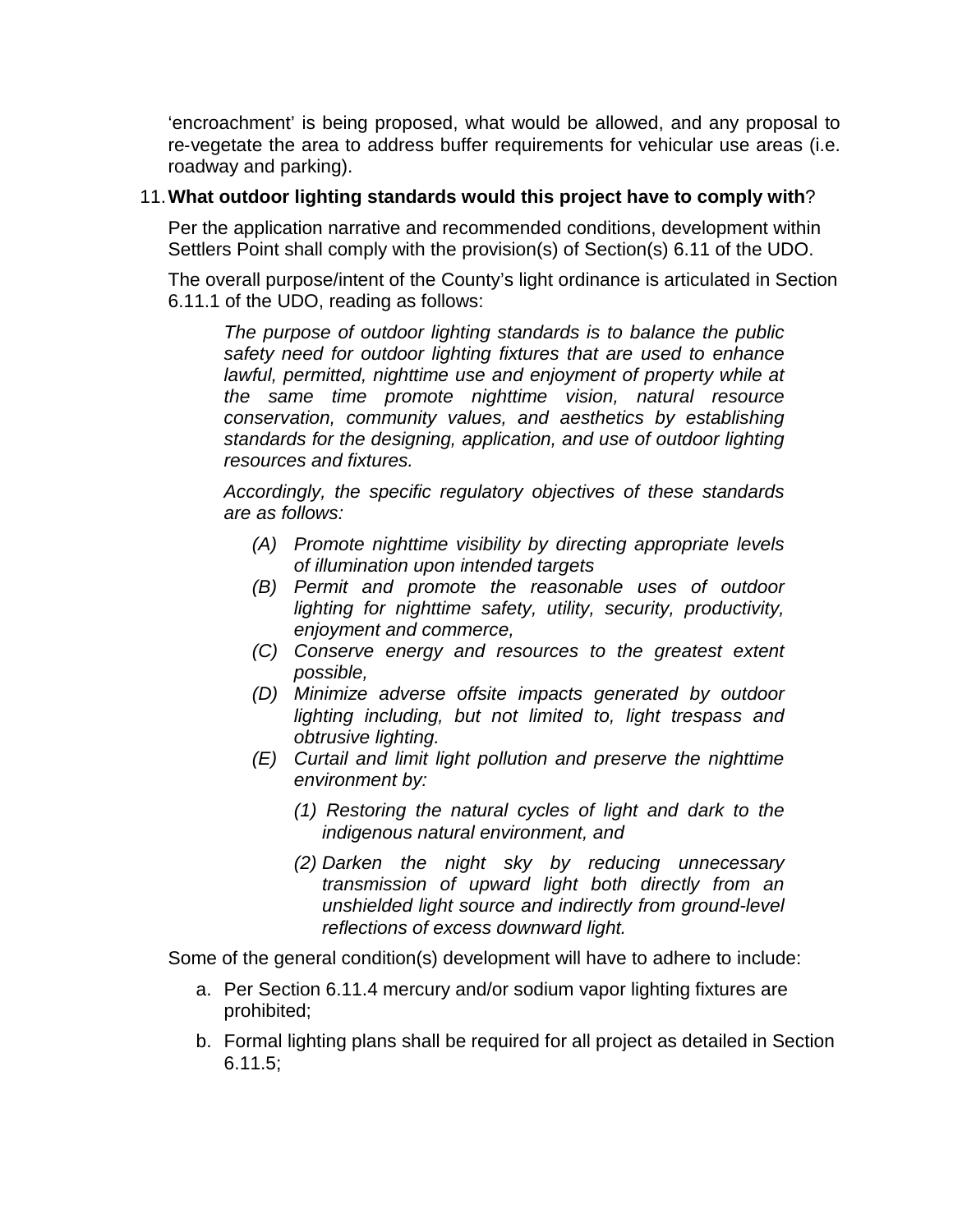- c. The maximum light level permitted along common property lines shall be 0.5 foot-candles at any adjoining residential property line and/or 1.0 footcandle at any adjoining non-residential property line as detailed in Section 6.11.6 (A); and
- d. All outdoor area and parking lot lights shall be full cut-off fixtures. Further no lamp surface may be visible from any residential area and/or roadway (public or private).

*STAFF COMMENT:* As defined within Article 10 *Definitions* of the UDO a full cut-off fixture is defined as:

> *A lighting fixture shielded or constructed and installed in such a manner that all light emitted, either directly from the lamp or a diffusing element or indirectly by reflection or refraction from any part of the fixture, is projected below the horizontal plane through the fixture's lowest light-emitting part.*

Put simply it is a type of fixture where no light dispersion or direct glare shine above a 90-degree, horizontal plane from the base of the fixture.

A schematic has been provided detailing light dispersal from various fixtures to help illustrate the point.